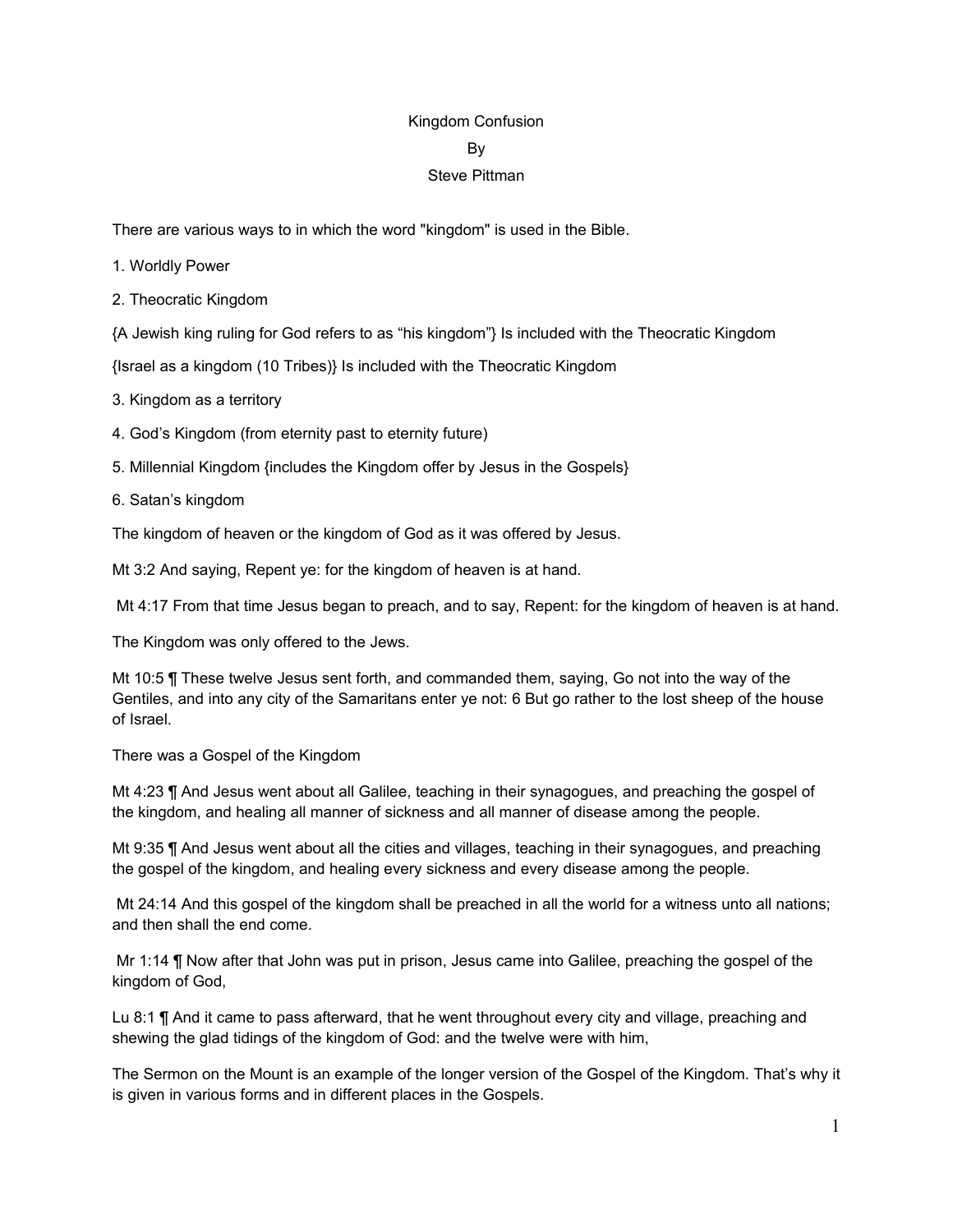Lu 3:1 ¶ Now in the fifteenth year of the reign of Tiberius Caesar, Pontius Pilate being governor of Judaea, and Herod being tetrarch of Galilee, and his brother Philip tetrarch of Ituraea and of the region of Trachonitis, and Lysanias the tetrarch of Abilene, 2 Annas and Caiaphas being the high priests, the word of God came unto John the son of Zacharias in the wilderness. 3 And he came into all the country about Jordan, preaching the baptism of repentance for the remission of sins; 4 As it is written in the book of the words of Esaias the prophet, saying, The voice of one crying in the wilderness, Prepare ye the way of the Lord, make his paths straight. 5 Every valley shall be filled, and every mountain and hill shall be brought low; and the crooked shall be made straight, and the rough ways shall be made smooth; 6 And all flesh shall see the salvation of God. 7 Then said he to the multitude that came forth to be baptized of him, O generation of vipers, who hath warned you to flee from the wrath to come? 8 Bring forth therefore fruits worthy of repentance, and begin not to say within yourselves, We have Abraham to our father: for I say unto you, That God is able of these stones to raise up children unto Abraham. 9 And now also the axe is laid unto the root of the trees: every tree therefore which bringeth not forth good fruit is hewn down, and cast into the fire. 10 And the people asked him, saying, What shall we do then? 11 He answereth and saith unto them, He that hath two coats, let him impart to him that hath none; and he that hath meat, let him do likewise. 12 Then came also publicans to be baptized, and said unto him, Master, what shall we do? 13 And he said unto them, Exact no more than that which is appointed you. 14 And the soldiers likewise demanded of him, saying, And what shall we do? And he said unto them, Do violence to no man, neither accuse any falsely; and be content with your wages. 15 ¶ And as the people were in expectation, and all men mused in their hearts of John, whether he were the Christ, or not; 16 John answered, saying unto them all, I indeed baptize you with water; but one mightier than I cometh, the latchet of whose shoes I am not worthy to unloose: he shall baptize you with the Holy Ghost and with fire: 17 Whose fan is in his hand, and he will throughly purge his floor, and will gather the wheat into his garner; but the chaff he will burn with fire unquenchable. 18 And many other things in his exhortation preached he unto the people.

Signs and miracles were to authenticate the Gospel of the Kingdom.

Mt 4:23 ¶ And Jesus went about all Galilee, teaching in their synagogues, and preaching the gospel of the kingdom, and healing all manner of sickness and all manner of disease among the people.

Mt 12:28 But if I cast out devils by the Spirit of God, then the kingdom of God is come unto you.

Mt 10:1 ¶ And when he had called unto him his twelve disciples, he gave them power against unclean spirits, to cast them out, and to heal all manner of sickness and all manner of disease.

Mt 10:7 And as ye go, preach, saying, The kingdom of heaven is at hand. 8 Heal the sick, cleanse the lepers, raise the dead, cast out devils: freely ye have received, freely give.

Lu 9:2 And he sent them to preach the kingdom of God, and to heal the sick.

Lu 10:9 And heal the sick that are therein, and say unto them, The kingdom of God is come nigh unto you.

Why? John did no miracles. John 10:41 And many resorted unto him, and said, John did no miracle: but all things that John spake of this man were true.

Isa 29:18 And in that day shall the deaf hear the words of the book, and the eyes of the blind shall see out of obscurity, and out of darkness. 19 The meek also shall increase their joy in the LORD, and the poor among men shall rejoice in the Holy One of Israel.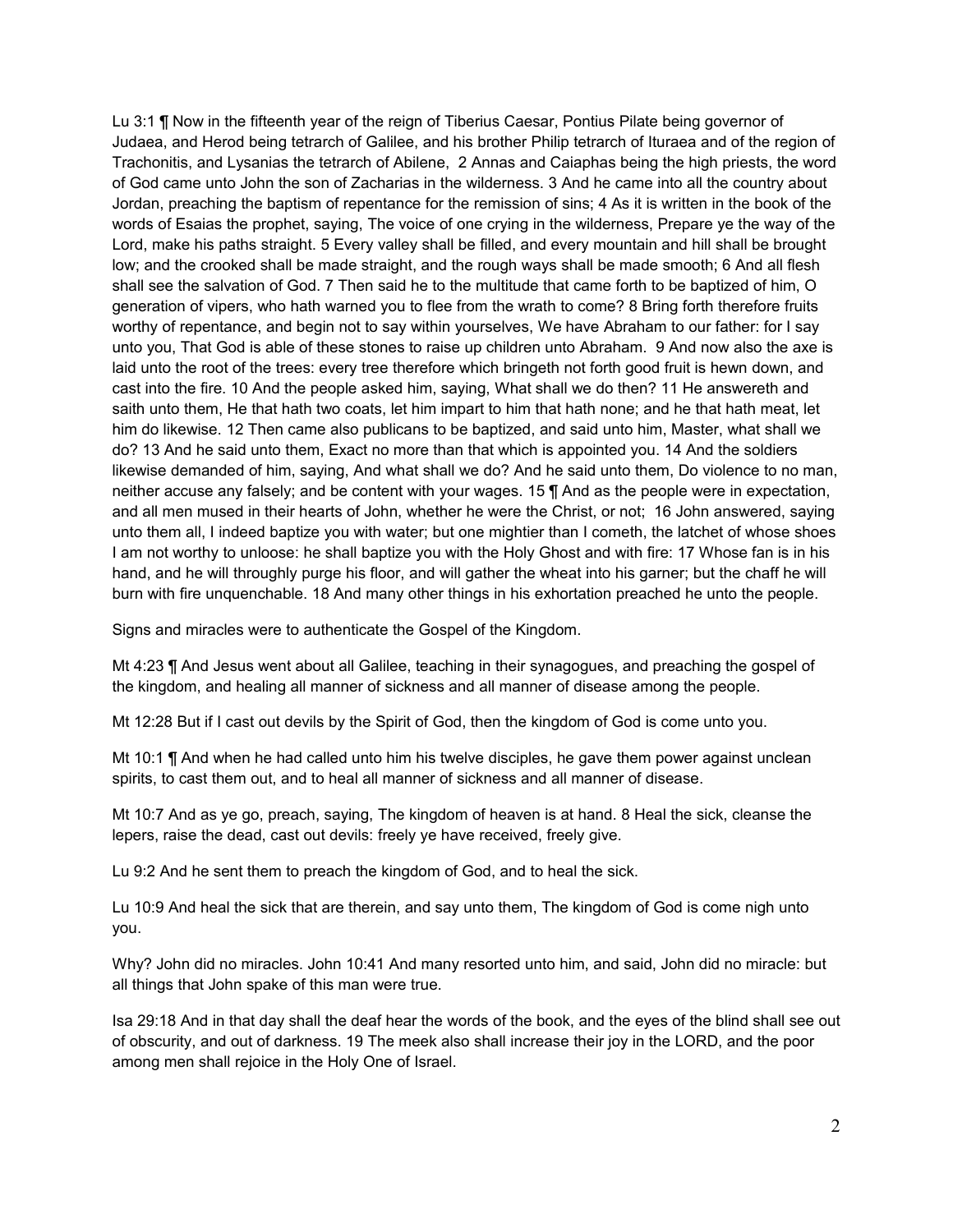Isa 35:4 Say to them that are of a fearful heart, Be strong, fear not: behold, your God will come with vengeance, even God with a recompence; he will come and save you. 5 ¶ Then the eyes of the blind shall be opened, and the ears of the deaf shall be unstopped. 6 Then shall the lame man leap as an hart, and the tongue of the dumb sing: for in the wilderness shall waters break out, and streams in the desert.

Isa 42:6 I the LORD have called thee in righteousness, and will hold thine hand, and will keep thee, and give thee for a covenant of the people, for a light of the Gentiles; 7 To open the blind eyes, to bring out the prisoners from the prison, and them that sit in darkness out of the prison house.

Isa 61:1 ¶ The Spirit of the Lord GOD is upon me; because the LORD hath anointed me to preach good tidings unto the meek; he hath sent me to bind up the brokenhearted, to proclaim liberty to the captives, and the opening of the prison to them that are bound; 2 To proclaim the acceptable year of the LORD, and the day of vengeance of our God; to comfort all that mourn;

Lu 4:18 The Spirit of the Lord is upon me, because he hath anointed me to preach the gospel to the poor; he hath sent me to heal the brokenhearted, to preach deliverance to the captives, and recovering of sight to the blind, to set at liberty them that are bruised, 19 To preach the acceptable year of the Lord. 20 And he closed the book, and he gave it again to the minister, and sat down. And the eyes of all them that were in the synagogue were fastened on him. 21 And he began to say unto them, This day is this scripture fulfilled in your ears.

Mt 8:11 And I say unto you, That many shall come from the east and west, and shall sit down with Abraham, and Isaac, and Jacob, in the kingdom of heaven.

Mt 8:12 But the children of the kingdom shall be cast out into outer darkness: there shall be weeping and gnashing of teeth.

Mt 16:13 ¶ When Jesus came into the coasts of Caesarea Philippi, he asked his disciples, saying, Whom do men say that I the Son of man am? 14 And they said, Some say that thou art John the Baptist: some, Elias; and others, Jeremias, or one of the prophets. 15 He saith unto them, But whom say ye that I am? 16 And Simon Peter answered and said, Thou art the Christ, the Son of the living God. 17 And Jesus answered and said unto him, Blessed art thou, Simon Barjona: for flesh and blood hath not revealed it unto thee, but my Father which is in heaven. First mention 18 And I say also unto thee, That thou art Peter, and upon this rock I will build my church; and the gates of hell shall not prevail against it. 19 And I will give unto thee the keys of the kingdom of heaven: and whatsoever thou shalt bind on earth shall be bound in heaven: and whatsoever thou shalt loose on earth shall be loosed in heaven. Withdrawing the Kingdom 20 Then charged he his disciples that they should tell no man that he was Jesus the Christ. First Mention 21 ¶ From that time forth began Jesus to shew unto his disciples, how that he must go unto Jerusalem, and suffer many things of the elders and chief priests and scribes, and be killed, and be raised again the third day.

## Mt 21:43 Therefore say I unto you. The kingdom of God shall be taken from you, and given to a *nation bringing forth the fruits thereof.*

Mt 23:13 ¶ But woe unto you, scribes and Pharisees, hypocrites! for ye shut up the kingdom of heaven against men: for ye neither go in yourselves, neither suffer ye them that are entering to go in.

Mt 23:37 O Jerusalem, Jerusalem, thou that killest the prophets, and stonest them which are sent unto thee, how often would I have gathered thy children together, even as a hen gathereth her chickens under her wings, and ye would not! 39 For I say unto you, Ye shall not see me henceforth, till ye shall say, Blessed is he that cometh in the name of the Lord.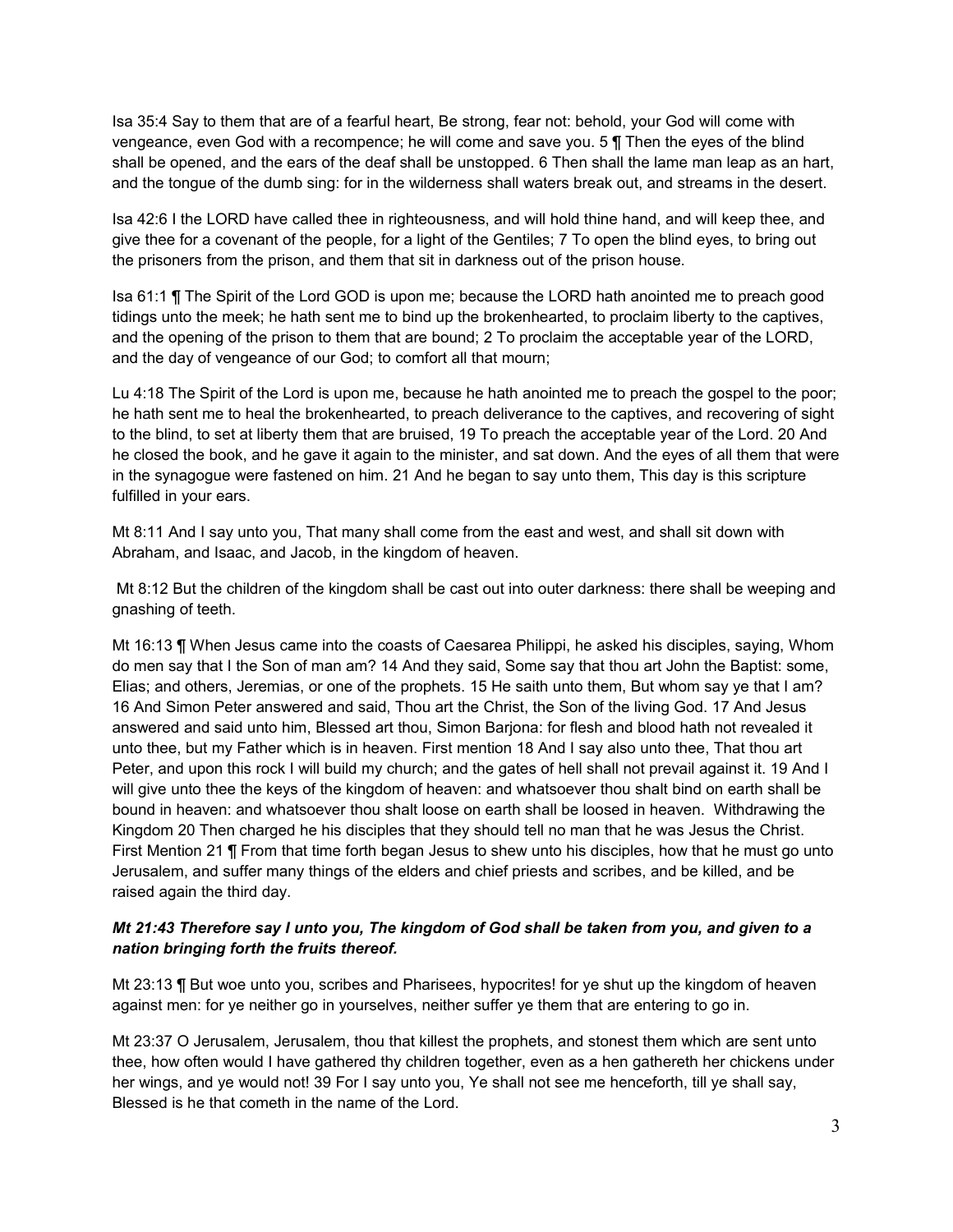Lu 19:41 ¶ And when he was come near, he beheld the city, and wept over it, 42 Saying, If thou hadst known, even thou, at least in this thy day, the things which belong unto thy peace! but now they are hid from thine eyes. 43 For the days shall come upon thee, that thine enemies shall cast a trench about thee, and compass thee round, and keep thee in on every side, 44 And shall lay thee even with the ground, and thy children within thee; and they shall not leave in thee one stone upon another; because thou knewest not the time of thy visitation.

Matthew 24-25 is about Israel in the Tribulation. It is given because Israel had rejected the King and had refused His Kingdom.

#### *Prof. Johan Malan, Middelburg, South Africa (Oct. 2006)*

This article contains a short summary of James Sundquist's book, *Rick Warren's PEACE Plan versus Scriptural Teachings on Peace* (published in 2006 by Rock Salt Publishing; printed book version published by Bible Belt Publishing, Southwest Radio Church,

#### **Kingdom-now theology**

The blessings of the future kingdom of God that will be revealed on earth are wrongly applied to the present dispensation by Rick Warren. That accounts for his distorted ideas that Christianity has the potential, the capacity and a mandate to establish God's kingdom on earth. He completely lost sight of the fact that the King of kings has not yet come and that His enemies under the leadership of Satan have not yet been defeated and removed from their positions of power. Despite the humanly insurmountable problems caused by evil strongholds in society, he disregards biblical prophecies on the coming tribulation period under the leadership of the Antichrist and still attempts to establish God's kingdom of righteousness, peace, prosperity, and harmony on earth:

**"Rick Warren's global PEACE plan is a dominionist, 'Kingdom Now' peace plan. He completely turns eschatology upside down...** His PEACE plan contains no plan for destroying the Antichrist and the False Prophet, and for binding Satan... If Warren's plan succeeds, it will leave most of the population on earth intact, without the wrath of the Lamb... When the Lord returns, He will first make a global war before He inaugurates His global peace plan, better known as the millennial thousand-year reign of Christ" (p. 24-25).

After the destruction of the enemy forces by Christ during His coming (Rev. 19:19-21) Israel will also be fully restored when God's kingdom is revealed: "We are instructed in the Lord's Prayer to pray, 'Thy kingdom come.' Rick Warren promises us kingdom *now.* Jesus Christ told us that the time when He will set up His kingdom on earth is determined by the Father. Jesus Christ's global kingdom of peace cannot be set up until He restores the kingdom of Israel when He returns. Jerusalem will be the capital of the world, and Israel will be the preeminent nation on earth. It will not be determined by Rick Warren" (p. 27).

#### <http://www.bibleguidance.co.za/Engarticles/Peaceplan.htm>

Rick Warren says,

I believe people usually fall into one of two categories: Kingdom Builders and Wealth Builders. Both are gifted at making a business grow, making deals or sales, and making a profit. Wealth Builders continue to amass wealth for themselves no matter how much they make. Kingdom Builders change the rules of the game. They still try to make as much money as they can but they do it in order to give it away. They use the wealth to fund Gods church and its mission in the world. At Saddleback church, we have a group of CEOs and business owners who are trying to make as much as they can, so they can give as much as they can to further the kingdom of God. I encourage you to talk with your pastor and begin a Kingdom Builders group in your church.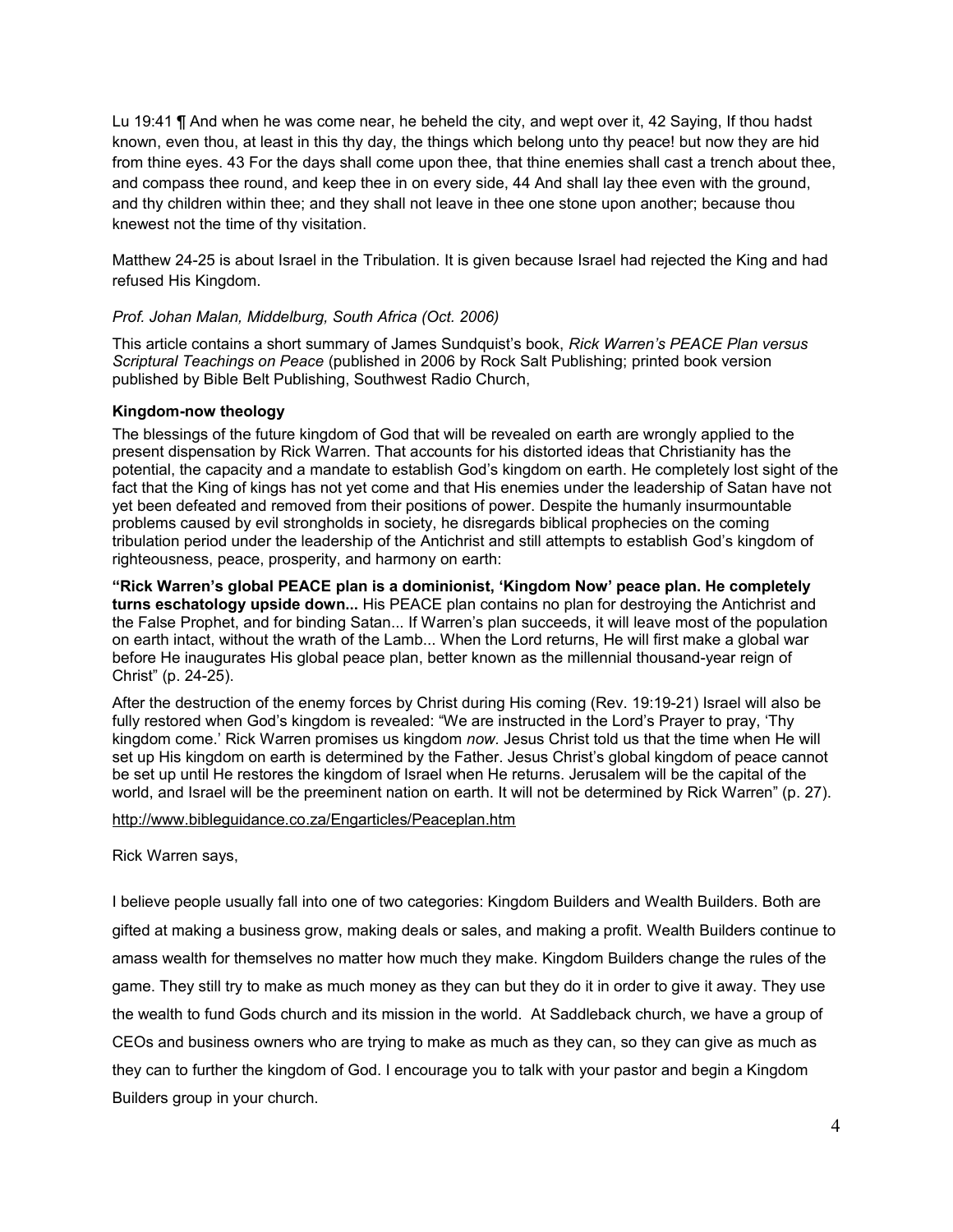Twila Paris song

## [http://www.cbn.com/spirituallife/BibleStudyAndTheology/Discipleship/Warren\\_PurposeDrivenLife.aspx](http://www.cbn.com/spirituallife/BibleStudyAndTheology/Discipleship/Warren_PurposeDrivenLife.aspx)

## The Church Becomes Kingdom Oriented

"The shift to a Kingdom emphasis from a church emphasis does not simply mean a new style of doing things or the addition of new programs. It entails a radical restructuring, redirecting, re-energizing of the church (Gibbs and Bolger 2005, 95)."

"Emerging churches utilize the kingdom as a tool to deconstruct all aspects of life, including virtually all church practices. They understand that the kingdom gives rise to the church, not the other way around (Gibbs and Bolger 2005, 96)."

"Utilizing the kingdom of God paradigm as a tool of deconstruction, emerging churches dismantled many forms of church that, although violent one time, increasingly represent a bygone era (Gibbs and Bolger 2005, 96)."

"In the missional movement, the concept of the church is the church based to kingdom based. Leadership has to make the shift. Kingdom leadership is widely distributed (across all domains of culture----business, education, healthcare, and so on) and personal in its authority (the leader is the message). It is leadership for a movement, not for an institution.

Kingdom -- oriented leadership discussions conjure up results, not offices. These outcomes flow from the characteristics of Kingdom leadership that shows up in lives of Kingdom leaders. Kingdom leaders are spiritual leaders. To be around them is to be struck with their God dependence and Jesus centeredness (Cole 2009, 9 -- 10)."

"Many people feel the world cannot operate without the structure, and perhaps this is so. It seems the military needs such a chain of command to operate effectively, but the church, or the kingdom of God, does not. In the kingdom there are no people who ordered over others (Cole 2009, 88)."

# Gospels Become the Primary Texts

"It will mean taking the Gospels seriously as the primary texts that define us (Hirsch 2006, 94)."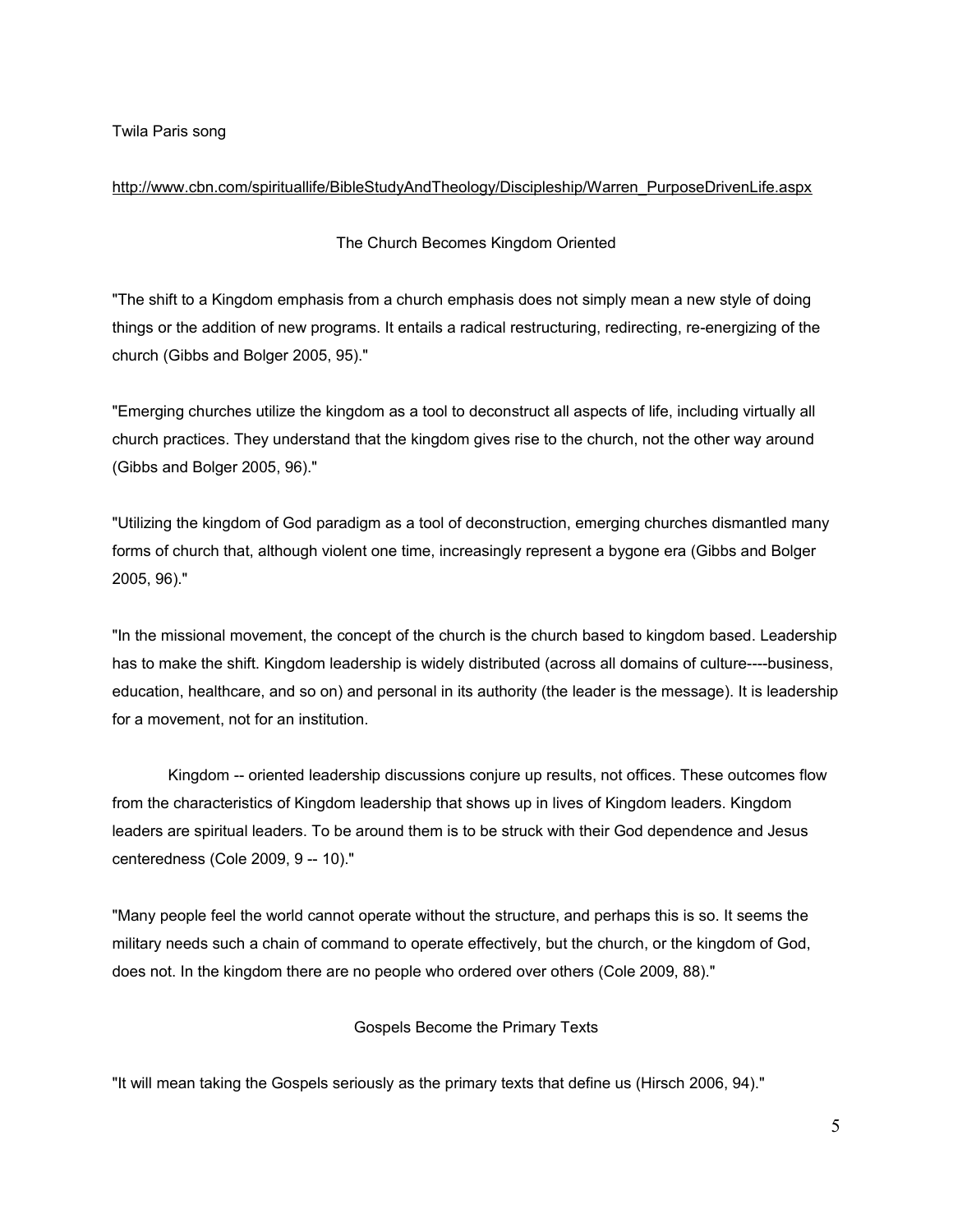"Focusing the flow of information requires a good handle on theology and psychology, as well as sociology, because it will involve focusing information based on the church's primary narratives (the Scriptures, and particularly the Gospels), information about the core tasks of the church, and the essential data about our cultural and social context, etc (Hirsch 2006, 184)."

"The church has been overly dependent on the way to salvation in the epistles and has not paid enough attention to Jesus' teaching on the kingdom of God in the Gospels. The critics say the good news is more than forgiveness from sins and a ticket to heaven; it is the appearance of the kingdom of God. Jesus invites people to enter it and thus live differently (Belcher 2009, 41)."

#### The Gospel of the Kingdom

"The focus of the emerging churches on the 'gospel of the kingdom' as distinct from a 'gospel of salvation' has produced a new ecclesiology. More accurately, it has signaled a return to ancient ecclesiology in which mission is integral to church (Gibbs and Bolger 2005, 91)."

"The gospel of the kingdom should be countercultural, not conforming to our culture (Belcher 2009, 123)."

"The church has no separate mission of its own. God already has a mission, and the church has the opportunity of participating in God's mission (Gibbs and Bolger 2005, 52)."

"Primarily to the work of the Anglican theologian NT Wright, emerging churches retrieved an ancient understanding of the gospel that dramatically transformed church practice. What is his gospel? Simply put, Jesus announced that the kingdom of God was arriving (Gibbs and Bolger 2005, 53)."

"Roots in the work of NT Wright, emerging churches embrace the gospel of the kingdom has revealed in Mark 1: 15 -- 16. At the outset of the gospel narrative, the good news was not that Jesus was to die on the cross to forgive sins but that God had returned and all were invited to participate with them in this new way of life, in this redemption of the world. It is this gospel that the emerging church seeks to recover. As one leader confided privately, 'we have totally reprogrammed ourselves to recognize the good news as a *means* to an end -- that the kingdom of God is here. We try to live into that reality and hope. We don't dismiss the cross; it is still a central part. But the good news is not that he died but that the kingdom has come' (Gibbs and Bolger 2005, 54)."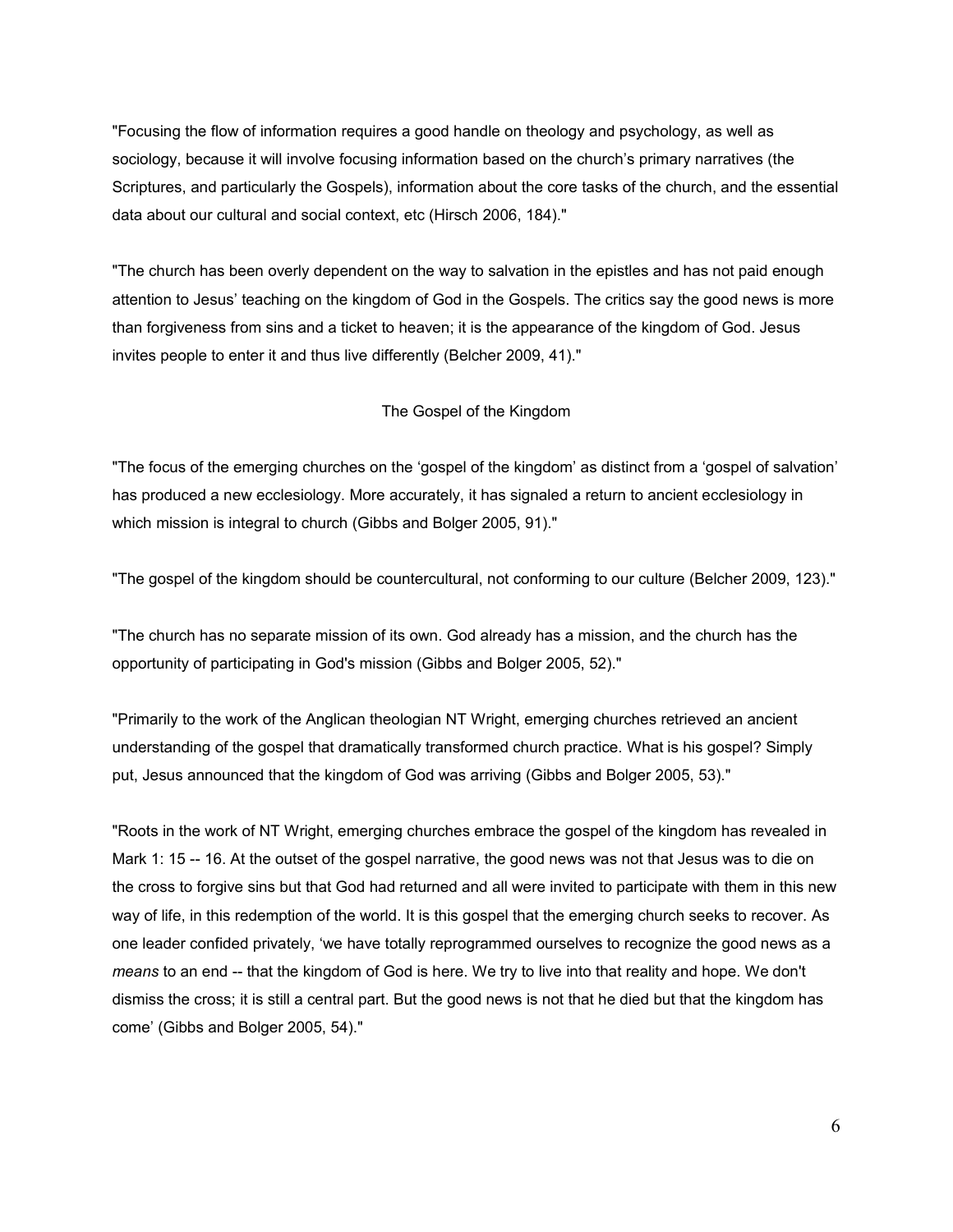"Jesus was not a church planter. He created communities that embodied the Torah, that reflected the kingdom of God in their entire way of life. He asked his followers to do the same. The emerging churches seek first the kingdom. They do not seek to start churches per se but to foster communities that embodied the kingdom. Whether a community explicitly becomes a church is not the immediate goal. The priority is that the kingdom is expressed. Inherent to the kingdom activities is that the community will reflect the local contexts, and therefore forms vary greatly (Gibbs and Bolger 2005, 61)."

"At times, the discussion of kingdom in emerging churches is frustratingly fuzzy because they are working out the very latest understandings of the gospel and culture from the likes of NT Wright, Leslie Newbigin, Dallas Willard, and others (Gibbs and Bolger 2005, 63)."

"Believers must give up old loyalties in order to create a space for the kingdom to come. Nationalism, individualism, and consumerism are a few of the ideologies that must be reappropriated or completely abandoned in light of the coming reign of God. In addition, some of the most cherished church forms may be more of a hindrance than a help in regard to creating space for God. When such forms are removed, often what is left are simply tight-knit communities that hunger for the coming of God's reign (Gibbs and Bolger 2005, 91)."

"The goal is to establish many different Christ-centered groups of people who express their Christian spirituality within their local cultural context. So, rather than bringing people to church, they attempt to build church around the people where they are. The members of (re)verb therefore spend most of their time building relationships with people through social gatherings and time spent in local third places (Hirsch 2006, 146)."

"The emerging church is thinking deeply about how postmodernism and the gospel of the kingdom are to interact, and how Christians can create and transform culture. I appreciate what they are doing. And I find some of the thoughts extremely stimulating (Belcher 2009, 184)."

"What is still largely missing from this emergent phenomena is any sustained an explicit Pentecostal presence, with all his passion and fire (Hirsch 2006, 271)."

Unregenerate Membership